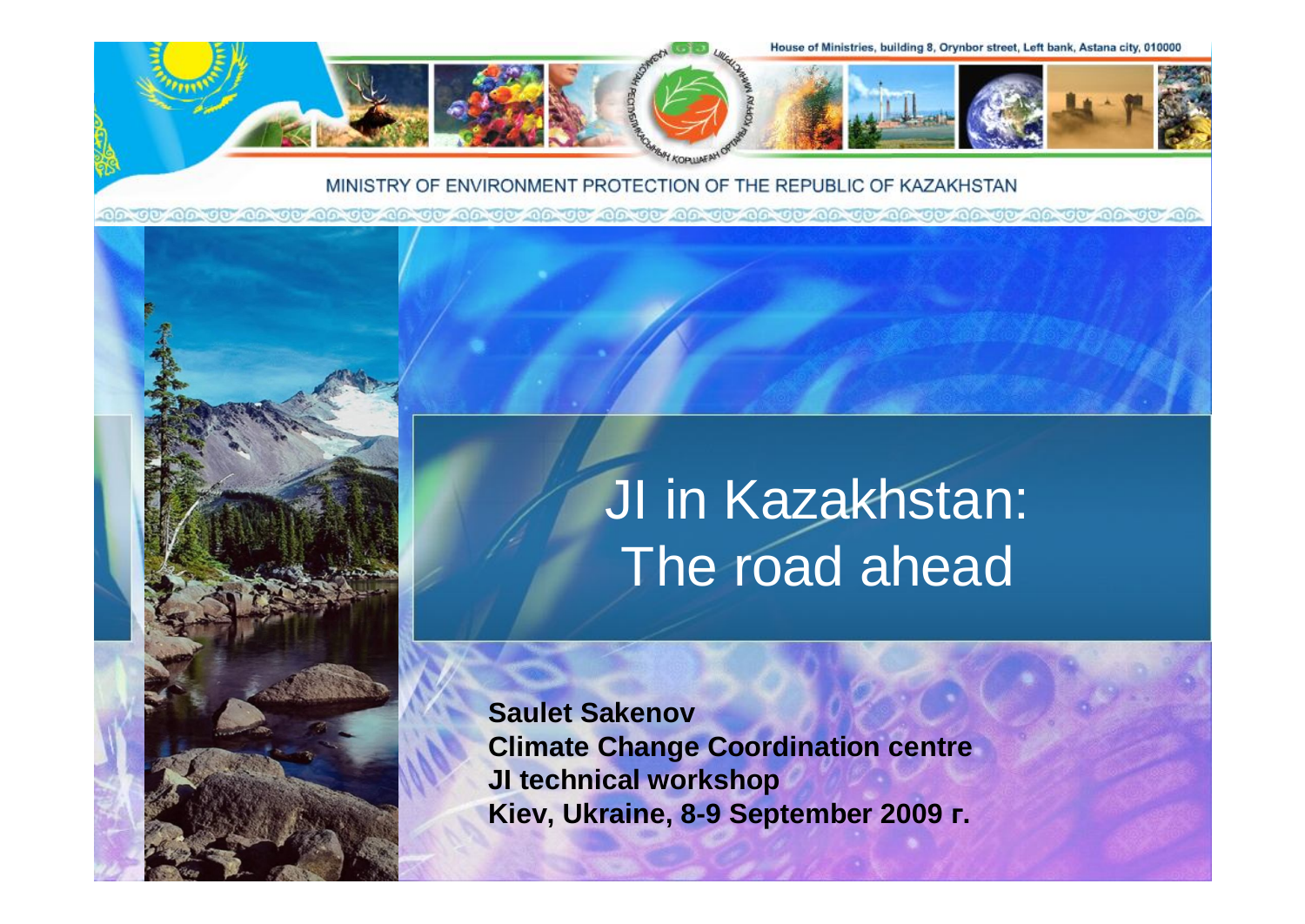

### Current status: Annex I Party

#### **Done**

- Ratification of UNFCCC as non Annex I Party (17 May 1995)
- Unilateral Annex I Declaration (23 May 2000)
	- Kazakhstan obtains Annex I status under the Kyoto Protocol
- KAZ makes voluntary quantitative commitment (3 November 2008)
	- Target level of 2008-12 is to fix emissions at 1992 levels
- Ratification of the Kyoto Protocol
	- Entry into force: 17 Sep 2009
- Proposed amendment to Annex B (29 May 2009)
	- Request to put amendment on Copenhagen agenda for a COP decision
- Ministry of Environment established as Designated Focal Point
- Establishment of a Climate Change Coordination Centre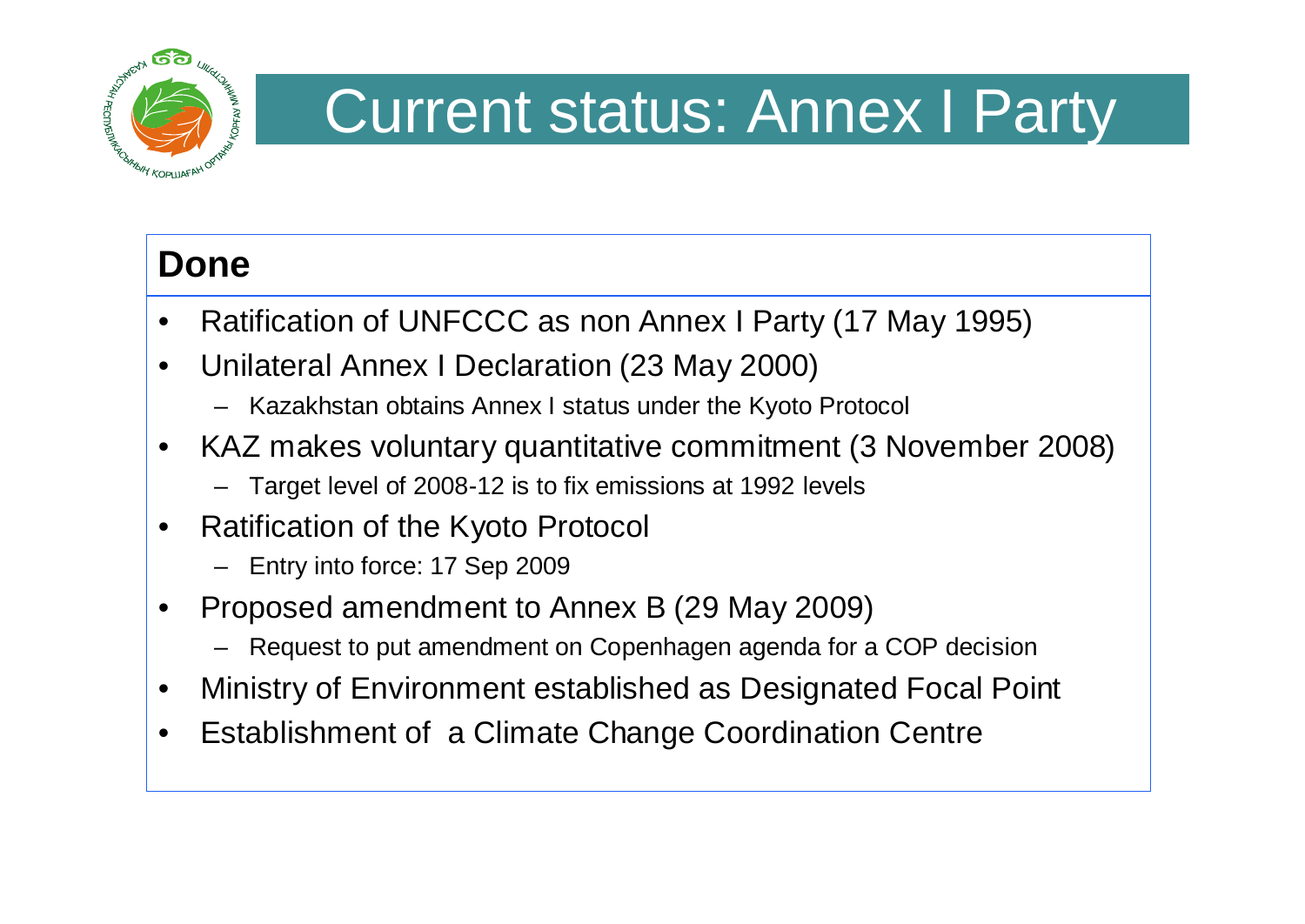

## The Road to Annex B listing

### **Outstanding**

- Proposal for Annex B listing on Copenhagen agenda
- CoP decision on Annex B listing in Copenhagen
- State Parties to the KP ratify the amendment and deposit a ratification act at the Depository.
- Amendment enters into force
- Launching JI approval procedure
- National System, revised Inventory and National Communication under development
- Receipt of AAUs and JI eligibility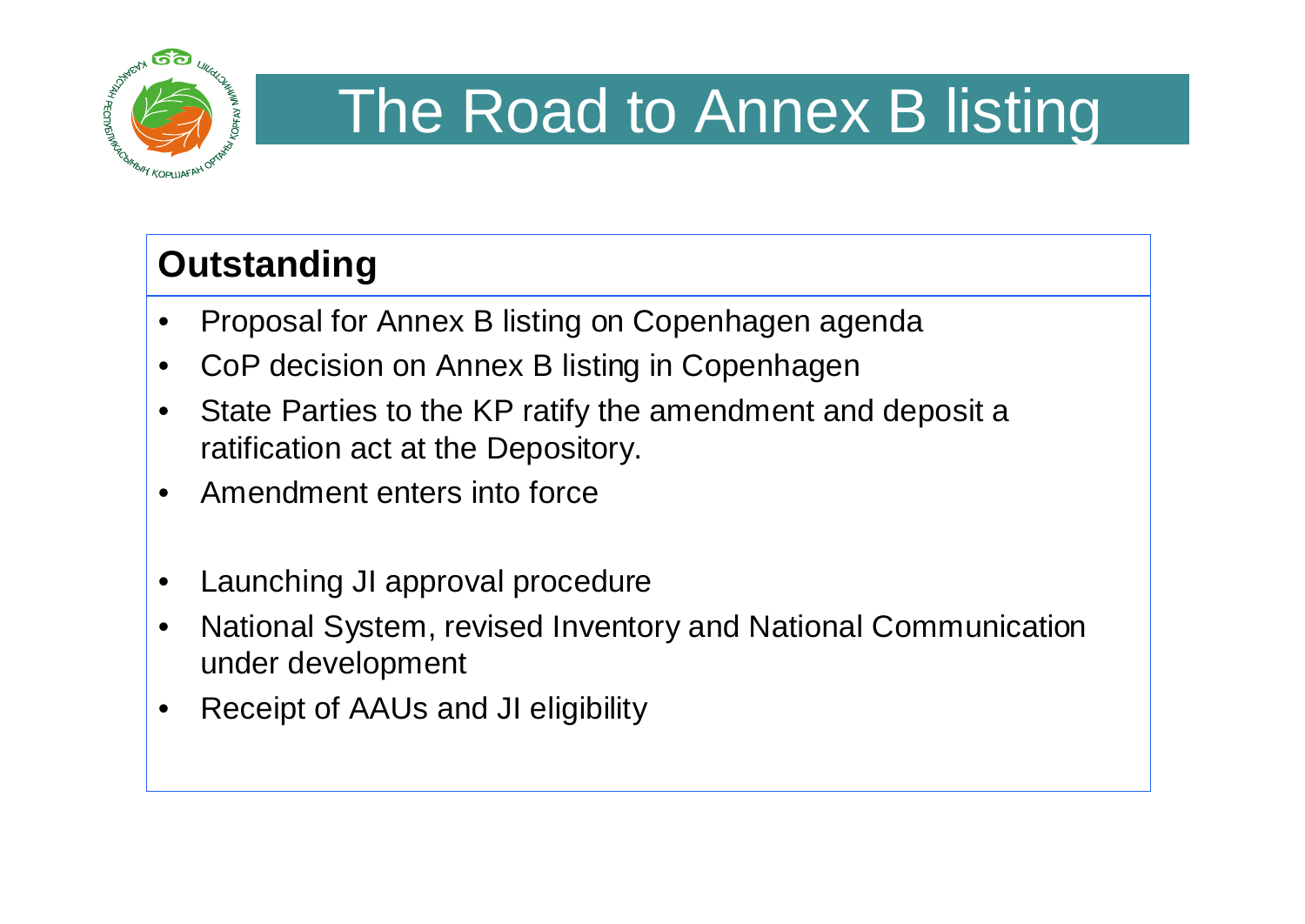

### Joint Implementation

### **JI and Policies**

- Kazakhstan has among the most carbon intensive economy in the world
- Kazakhstan has good potential in Renewable energy sources Kazakhstan is vulnerable to the
	- effects of climate change



JI can support renewable, low carbon and energy efficiency strategies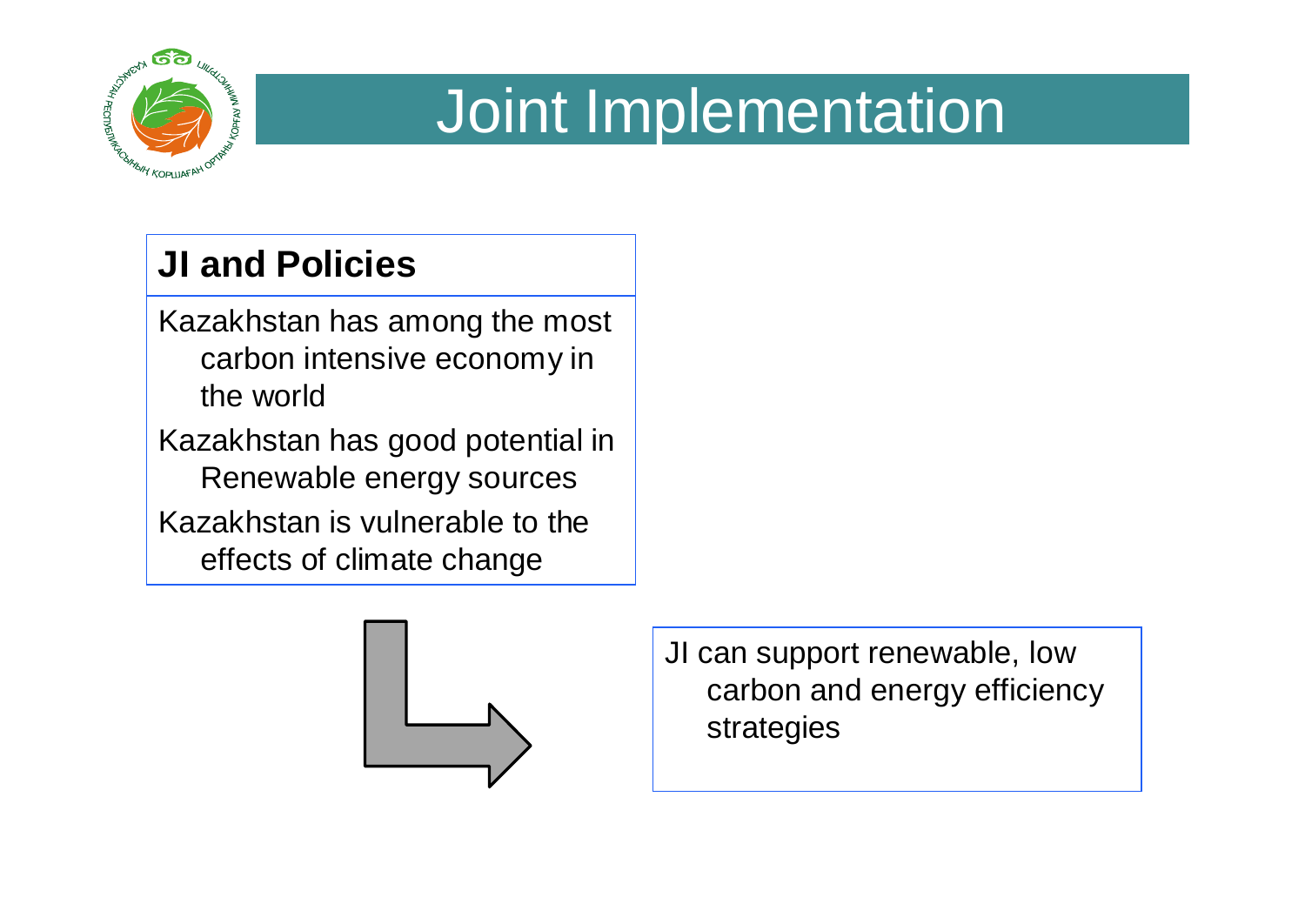

### Project potential

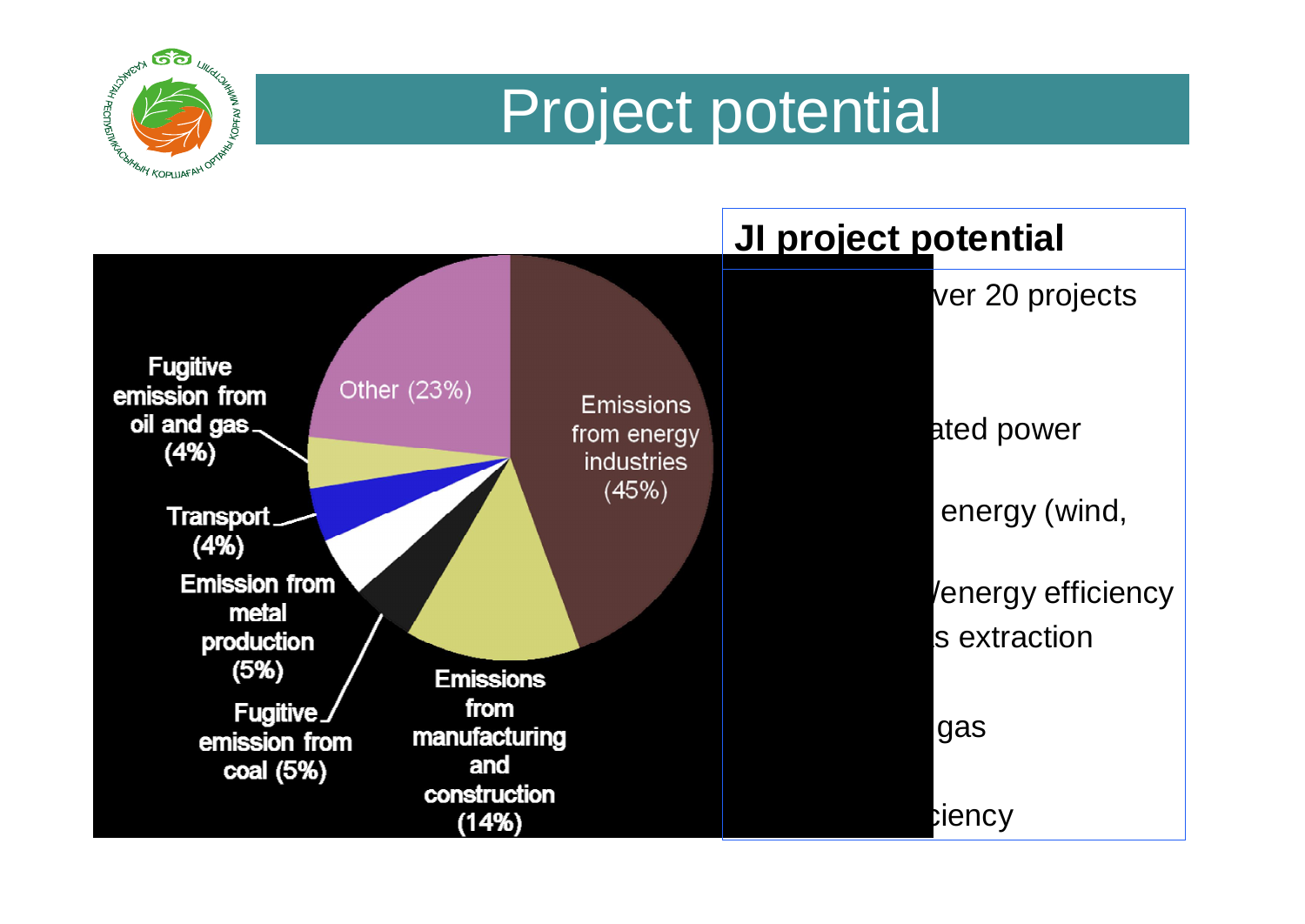



| <b>Saulet Sakenov</b>                                                                                | Jan Willem van de<br><b>Ven</b>               | <b>Moritz von Unger</b>                                                    |
|------------------------------------------------------------------------------------------------------|-----------------------------------------------|----------------------------------------------------------------------------|
| <b>Climate Change</b><br><b>Coordination Centre</b><br>(C4)<br>Saulet@climate.kz<br>+ 7 7172 717 170 | EBRD<br>VandeveJ@ebrd.com<br>+44 20 7338 7821 | <b>Climate Focus</b><br>M.vonunger@climatefocus.<br>com<br>+31 10 217 5999 |